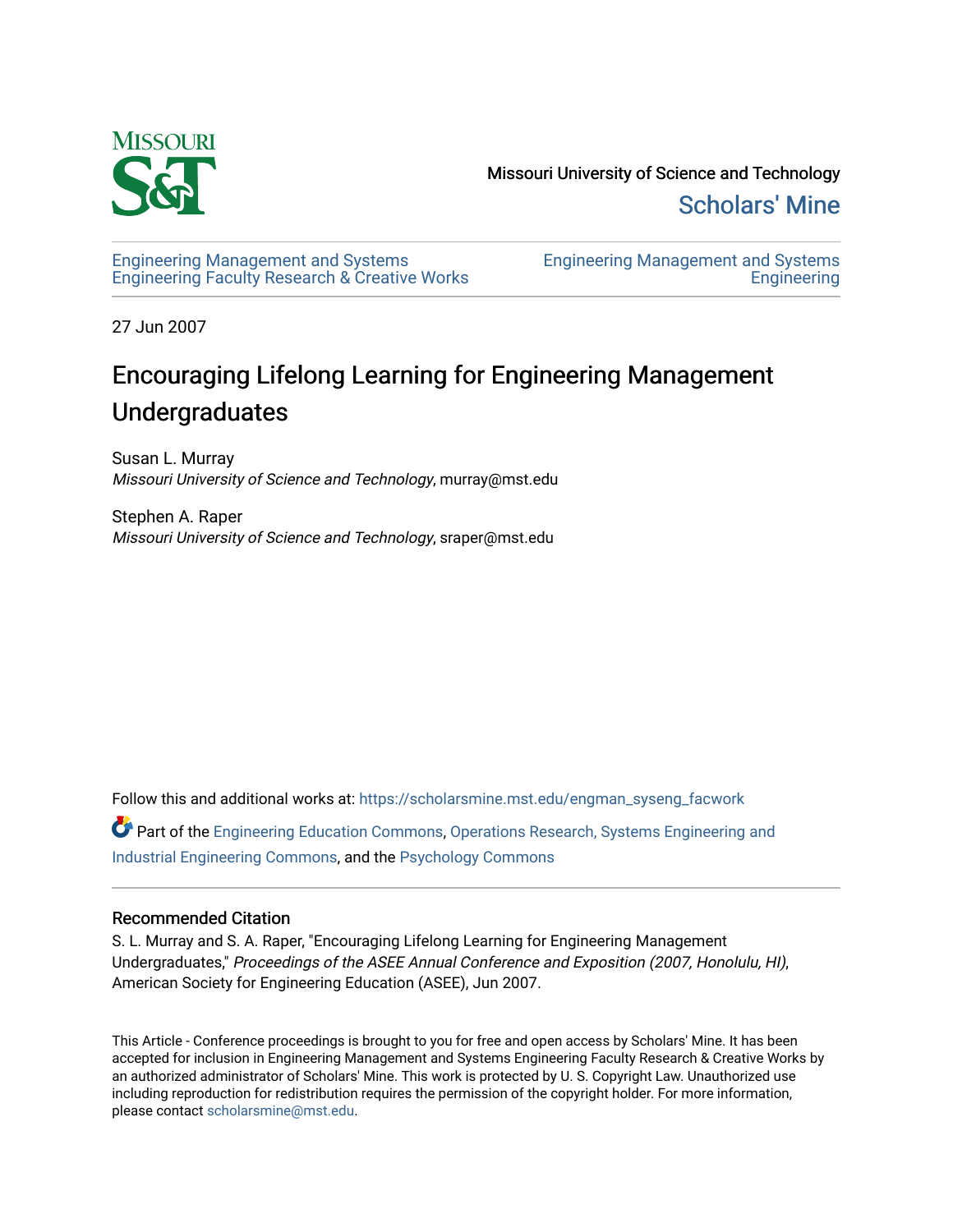# **AC 2007-2735: ENCOURAGING LIFELONG LEARNING FOR ENGINEERING MANAGEMENT UNDERGRADUATES**

### **Susan Murray, University of Missouri**

### **Stephen Raper, University of Missouri**

Dr. Stephe Raper is an associate professor of Engineering Management and Systems Engineering at the University of Missouri-Rolla. His PhD is in Engineering Management from the University of Missouri-Rolla.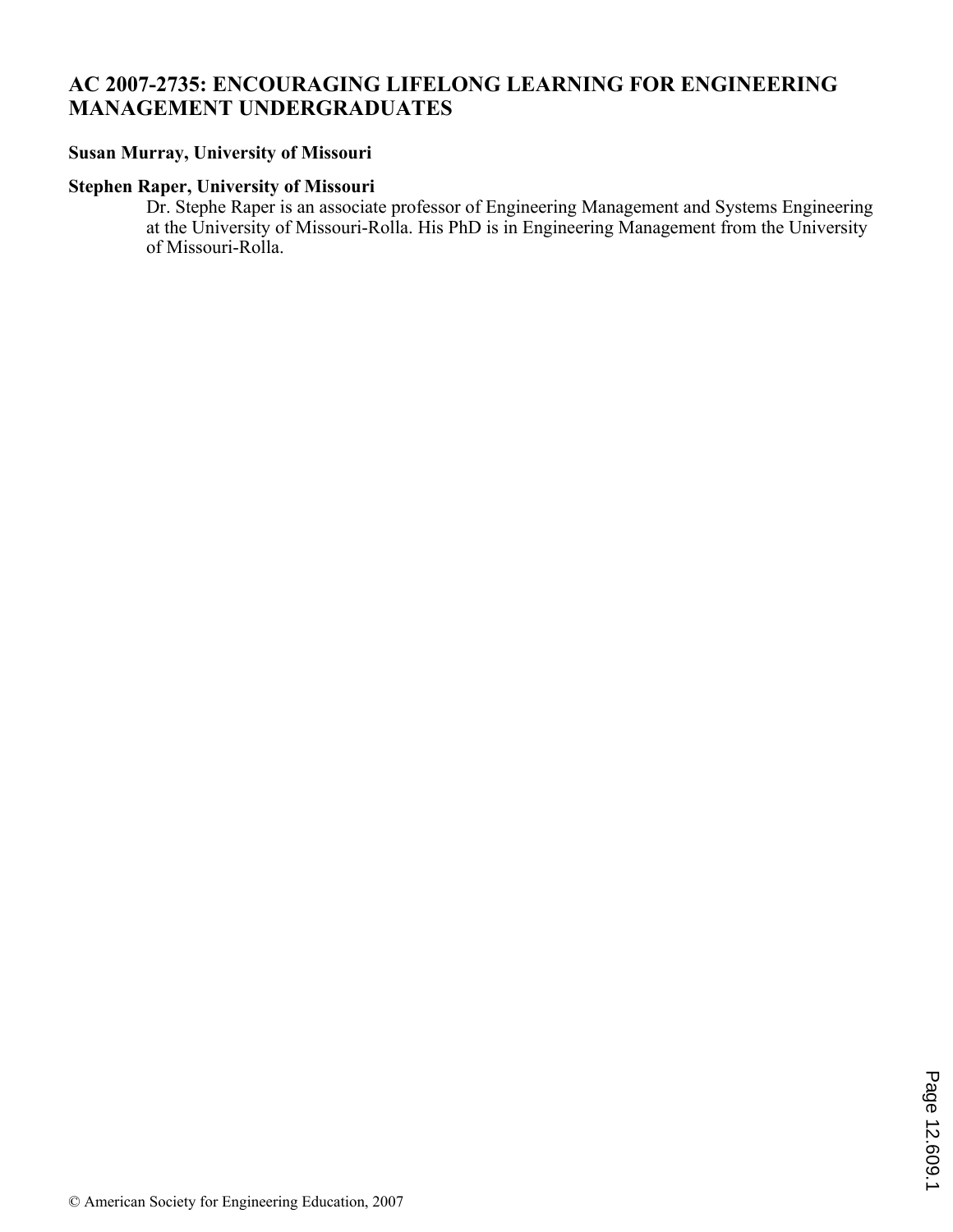# **Encouraging Life Long Learning for Engineering Management Undergraduates**

## **Susan L. Murray, Ph.D., P.E., and Steve Raper, Ph.D. University of Missouri – Rolla**

### **Abstract**

The current ABET guidelines place an emphasis on life-long learning for our undergraduate students. What is life-long learning? How can we encourage students to consider global issues, current events, or even anything "that isn't going to be on the next test"? In this paper we present survey results evaluating habits of undergraduate students entering an engineering management program and seniors related to life-long learning including attending professional society meetings, reading trade publications, reading business related books, and other learning outside of the classroom activities.

 This paper also presents a two semester effort to increase life-long learning activities among undergraduate engineering management students. Changes were made to an introductory sophomore level EM class. Students were required to participate in lifelong learning activities including reading business books and interviewing managers. These activities were graded as part of the required course. Additionally, the students were asked to identify learning activities they would complete the semester following the course – which would not be reflected in their grades. Recommendations for incorporating life-long learning initiatives in the engineering management undergraduate curriculum are also presented.

#### **Introduction**

The current ABET guidelines place an emphasis on life-long learning for our undergraduate students. In the report "Engineering Change: A Study of the Impact of EC2000" (Lattuca, et. al.) reviewing the new ABET guidelines 31% of employers reported that lifelong learning skills were *moderately important* in new hires and 60% reported that lifelong learning skills were *highly important* or *essential.* The same report showed that 2004 graduates self-report learning outcomes were higher for the life-long learning criteria when compared to 1994 graduates.

 Our students often spend only four or five years being formally trained as engineers. This is compared to thirty or forty years working and developing as engineers. It is clear that lifelong learning is important, particularly as the world becomes seemingly faster paced. Faculty, however, continue to struggle with how do we measure life-long learning and how do we encourage life-long learning.

 UC Santa Cruz (http://www.cse.ucsc.edu/programs/abet/outcomei.html) developed the following list of items that can be measured to evaluate lifelong learning.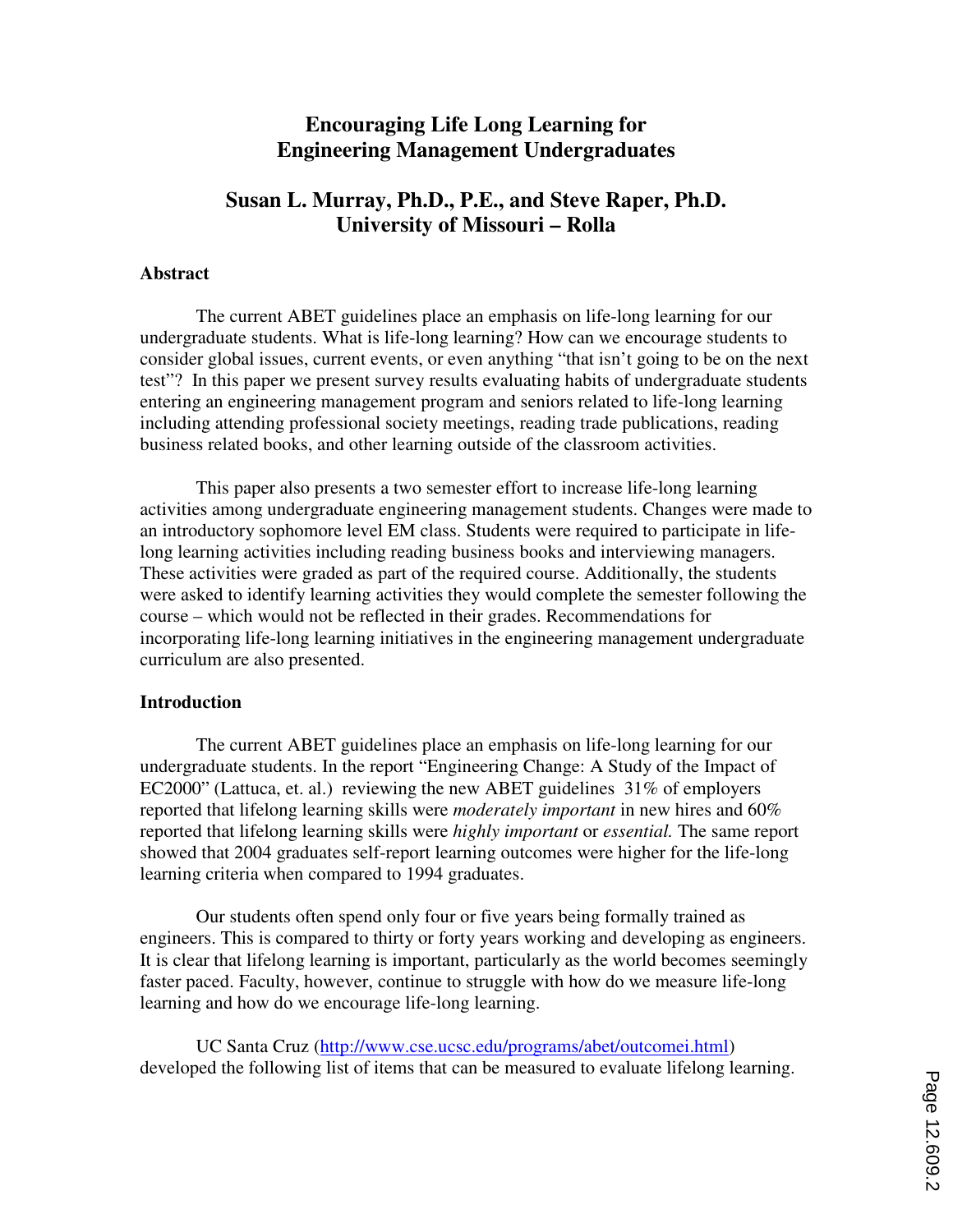- 1. Membership in professional societies (such as IEEE or ACM)
- 2. Enrollment in graduate school (either immediately or after a few years)
- 3. Certification (such as Microsoft or independent testing agency)
- 4. Courses taken (without certification or matriculation in a graduate program)
- 5. Survey questions about technical books and articles read recently

### **Research**

 A survey was conducted to establish a baseline of the current level of lifelong learning activity. Seniors from variety of engineering disciplines participated in a voluntary survey about lifelong learning. We received 26 usable responses. When asked "How important do you think it is to know what is going on in the world?" we received positive feedback as shown in Figure 1.



Figure 1 – Importance of Knowing What Is Going on in the World Reported by Seniors

The students were then asked to select their source(s) of current events from: Television, Websites, Radio, Magazines/Newspapers, and Others. They were allowed to select as many as applied and asked to specific examples of each.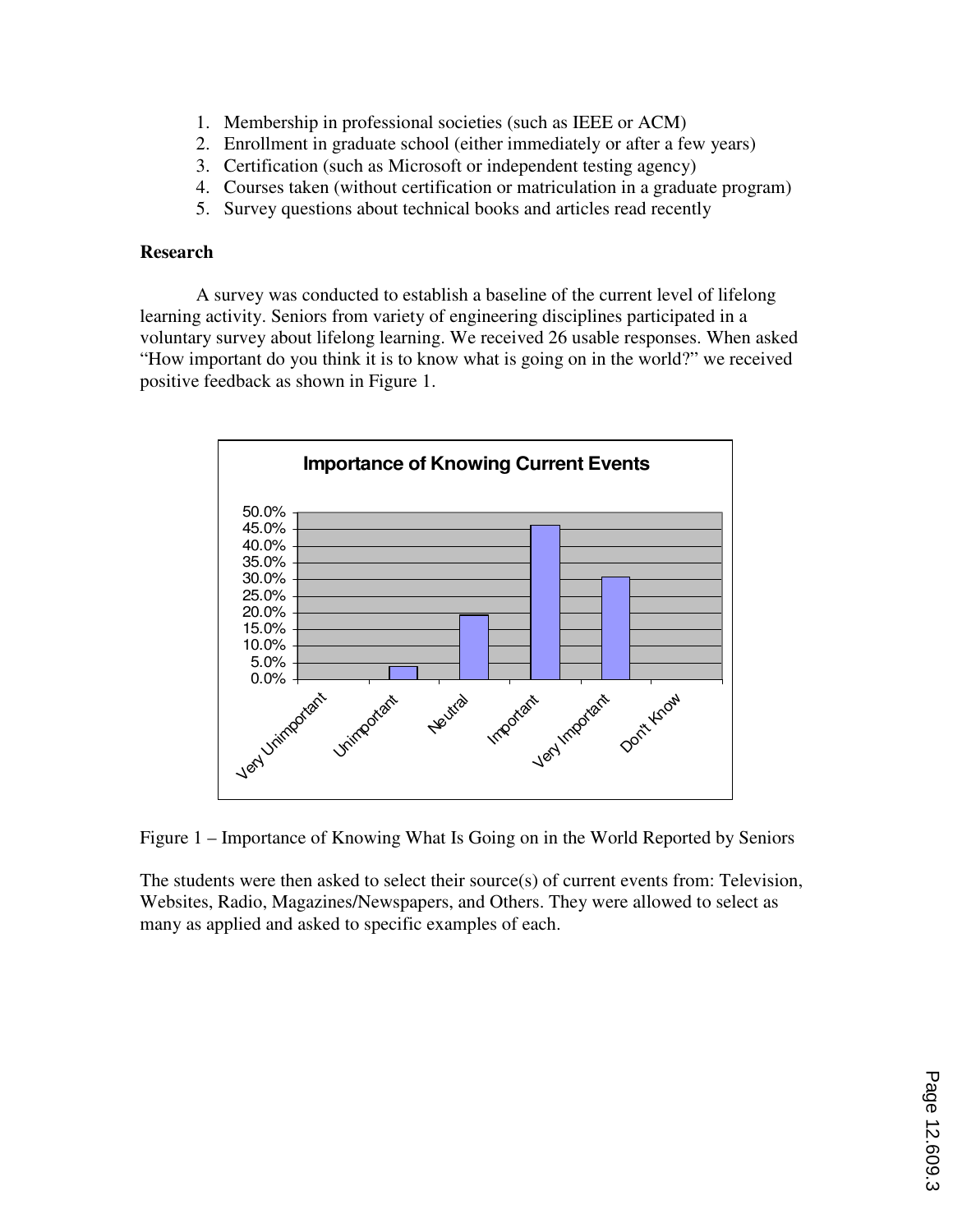

Figure 2 – Seniors Sources of Current Events

Television was the most frequently cited sources of current events. The majority of students listed CNN and various network news programs. Three students listed "The Daily Show" on Comedy Central. Frequently cited websites included Google, YahooNews and MSN. The examples listed under "Other" were word-of-mouth interactions with others. The students were asked how many business-related books on topics such as leadership they had read in the past year. Figure 3 shows their responses.



Figure 3 – Number of Business-Related Books Read by Seniors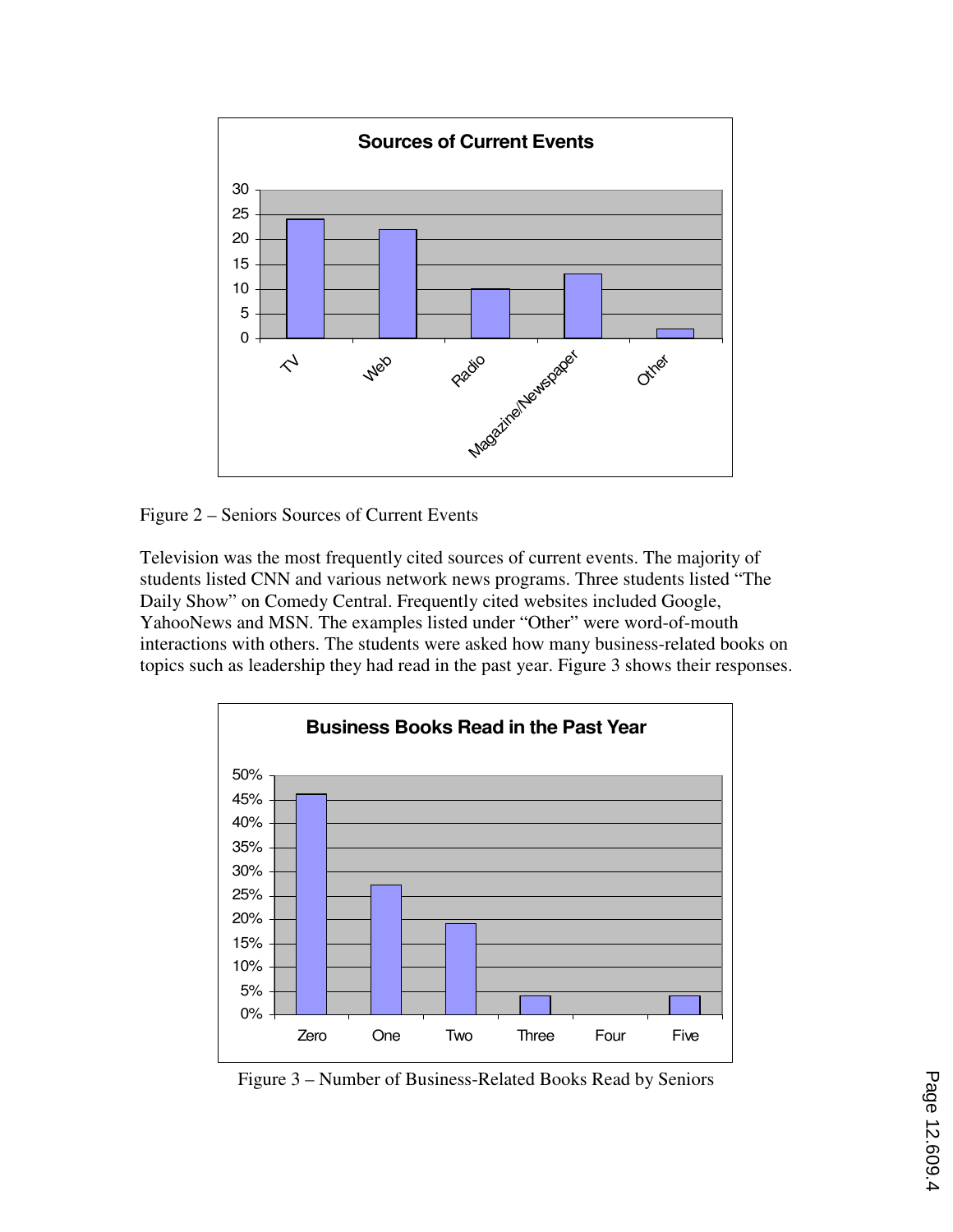The self-report number of business related books read was low, as can be seen in figure 3. A follow-up question asked the students to list the book titles they could remember. The vast majority were well recognized best sellers such as "Good to Great" and "Built to Last."

### **Emphasized Life Long Learning**

In an effort to emphasis the importance of lifelong learning for undergraduate engineering students, the authors revised an introductory sophomore engineering management course to encourage lifelong learning. Students were given assignments to read a variety of articles related to professionalism and required to attend relevant speakers during the semester. Students were required to read books on topics such as leadership and management. The books were selected by the students and included "The Toyota Way", "The World is Flat", "Good to Great" and many others. Each student then presented a brief three to five minute summary and analysis of the book he or she read.

 The instructors got some surprised comments from students related to the exercise. One student that was always reading a paperback book before class stated that this was the first non-fiction book he had read. Others commented on encouraging others to read the particular book. To determine if the reading assignment and oral reports had inspired the students to read more we conduct a life long learning survey at the end of the semester in this introductory class.



Figure 4 - Number of Business-Related Books Read by Sophomores before the Class